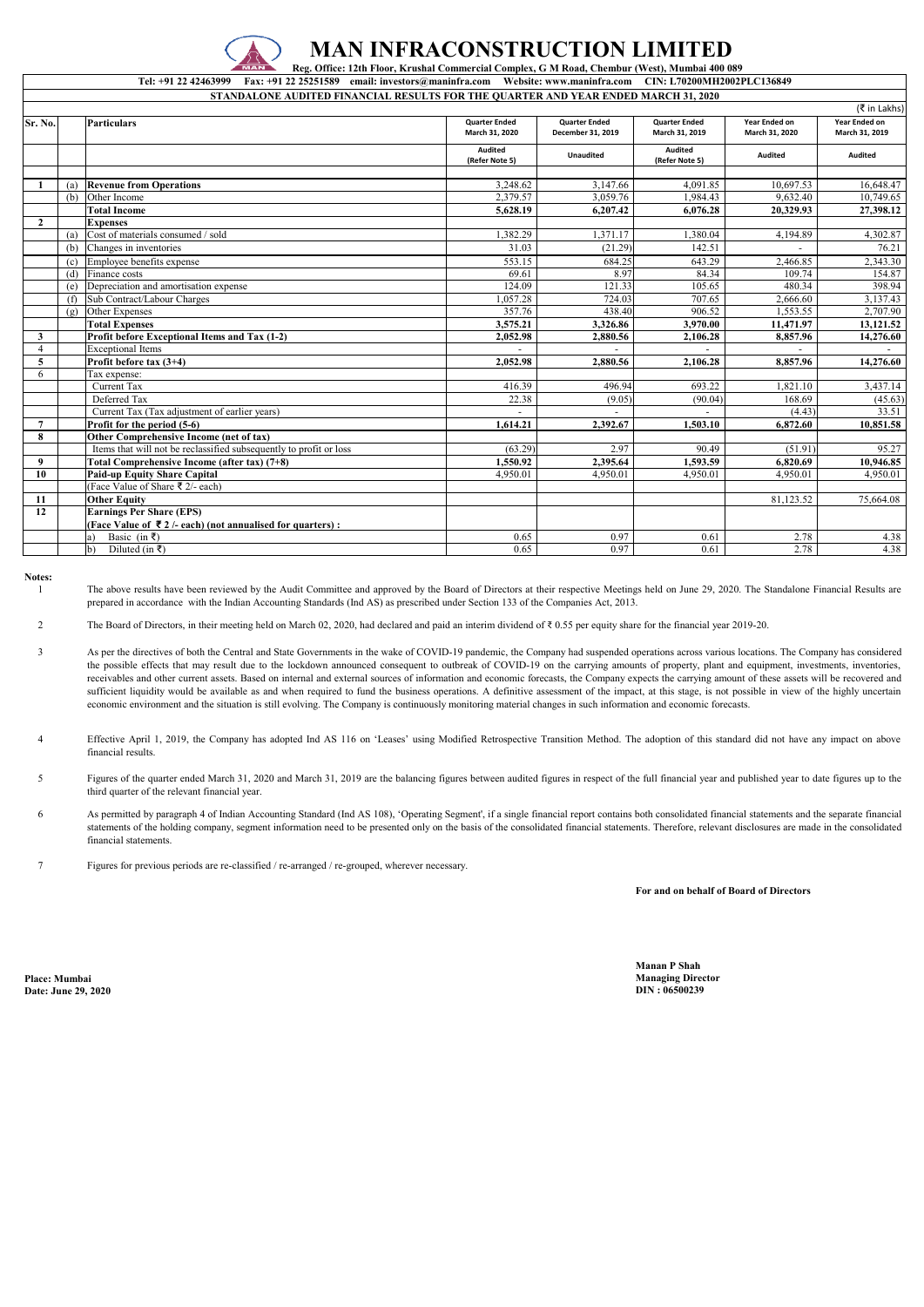

 $\frac{1}{T}$ 

|                |              |                                                                                        |                          | $($ ₹ in Lakhs)         |
|----------------|--------------|----------------------------------------------------------------------------------------|--------------------------|-------------------------|
| Sr. No.        |              | <b>Particulars</b>                                                                     | As at March 31,<br>2020  | As at March 31,<br>2019 |
|                |              | <b>ASSETS</b>                                                                          | <b>Audited</b>           | <b>Audited</b>          |
| $\mathbf{1}$   |              | <b>Non Current Assets</b>                                                              |                          |                         |
|                | a            | Property, Plant and Equipment                                                          | 2,844.11                 | 2,678.62                |
|                | $\mathbf b$  | Capital work-in-progress                                                               | 0.86                     | 173.55                  |
|                | $\mathbf{c}$ | <b>Investment Property</b>                                                             | 1,983.41                 | 2,555.95                |
|                | d            | <b>Financial Assets</b>                                                                |                          |                         |
|                |              | (i) Investments                                                                        | 8,968.69                 | 8,565.24                |
|                |              | (ii) Trade receivables                                                                 | 98.94                    | 564.64                  |
|                |              | (iii) Loans                                                                            | 10,100.00                | 10,100.00               |
|                |              | (iv) Others                                                                            | 21.29                    | 13.09                   |
|                | e            | Deferred tax assets (net)                                                              | 445.00                   | 613.69                  |
|                | $-f$         | Other non-current assets                                                               | 469.83                   | 577.24                  |
|                |              | <b>Total Non-Current Assets</b>                                                        | 24,932.13                | 25,842.02               |
|                |              |                                                                                        |                          |                         |
| $\overline{2}$ |              | <b>Current Assets</b>                                                                  |                          |                         |
|                | a            | Inventories                                                                            | 389.68                   | 220.19                  |
|                | b            | <b>Financial Assets</b>                                                                |                          |                         |
|                |              | (i) Investments                                                                        | 73.07                    | 414.69                  |
|                |              | (ii) Trade receivables                                                                 | 3,258.63                 | 6,157.45                |
|                |              | (iii) Cash and cash equivalents                                                        | 1,888.22                 | 686.24                  |
|                |              | (iv) Bank balances other than (iii) above                                              | 4,157.53                 | 4,107.86                |
|                |              | $(v)$ Loans                                                                            | 47,632.88                | 43,655.36               |
|                |              | (vi) Others                                                                            | 8,738.67                 | 4,441.53                |
|                | $\mathbf{c}$ | Current Tax Assets (Net)                                                               | 1.17                     | 22.85                   |
|                | d            | Other current assets                                                                   | 1,823.96                 | 1,592.60                |
|                |              | <b>Total Current Assets</b>                                                            | 67,963.81                | 61,298.77               |
|                |              | <b>Total Assets</b>                                                                    | 92,895.94                | 87,140.79               |
|                |              |                                                                                        |                          |                         |
|                |              | <b>EQUITY AND LIABILITIES</b>                                                          |                          |                         |
|                |              | <b>Equity</b>                                                                          |                          |                         |
|                | a            | Equity Share Capital                                                                   | 4,950.01                 | 4,950.01                |
|                | $\mathbf b$  | Other Equity                                                                           | 81,123.52                | 75,664.08               |
|                |              | <b>Total Equity</b>                                                                    | 86,073.53                | 80,614.09               |
|                |              |                                                                                        |                          |                         |
|                |              | <b>Liabilities</b>                                                                     |                          |                         |
| 1              |              | <b>Non Current Liabilities</b>                                                         |                          |                         |
|                | a            | <b>Financial Liabilities</b>                                                           |                          |                         |
|                |              | $(i)$ Borrowings                                                                       | $\sim$                   | $\sim$                  |
|                |              | (ii) Other financial liabilities                                                       | 57.74                    | 55.80                   |
|                | b            | Provisions                                                                             | 196.39                   | 176.41                  |
|                | $\mathbf c$  | Other non-current liabilities                                                          |                          |                         |
|                |              | <b>Total Non-Current Liabilities</b>                                                   | 254.13                   | 232.21                  |
|                |              |                                                                                        |                          |                         |
| $\overline{2}$ |              | <b>Current Liabilities</b>                                                             |                          |                         |
|                | a            | <b>Financial Liabilities</b>                                                           |                          |                         |
|                |              | (i) Borrowings                                                                         | $\overline{\phantom{a}}$ | 1,042.70                |
|                |              | (ii) Trade payables                                                                    |                          |                         |
|                |              | Total Outstanding Dues of Micro Enterprises and Small Enterprises                      |                          | $\sim$                  |
|                |              | Total Outstanding Dues of Creditors other than Micro Enterprises and Small Enterprises | 1,807.24                 | 1,819.59                |
|                |              | (iii) Other financial liabilities                                                      | 508.17                   | 733.50                  |
|                | b            | Other current liabilities                                                              | 4,001.22                 | 2,294.39                |
|                | $\mathbf c$  | Provisions                                                                             | 133.82                   | 108.51                  |
|                | d            | Current Tax Liabilities (Net)                                                          | 117.83                   | 295.80                  |
|                |              | <b>Total Current Liabilities</b>                                                       | 6,568.28                 | 6,294.49                |
|                |              | <b>Total Equity and Liabilities</b>                                                    | 92,895.94                | 87,140.79               |
|                |              |                                                                                        |                          |                         |

**Date: June 29, 2020** 

**Manan P Shah Place: Mumbai Managing Director**

## **MAN INFRACONSTRUCTION LIMITED**

**Reg. Office: 12th Floor, Krushal Commercial Complex, G M Road, Chembur (West), Mumbai 400 089 Tel: +91 22 42463999 Fax: +91 22 25251589 email: investors@maninfra.com Website: www.maninfra.com CIN: L70200MH2002PLC136849**

**Standalone Balance Sheet as at March 31, 2020**